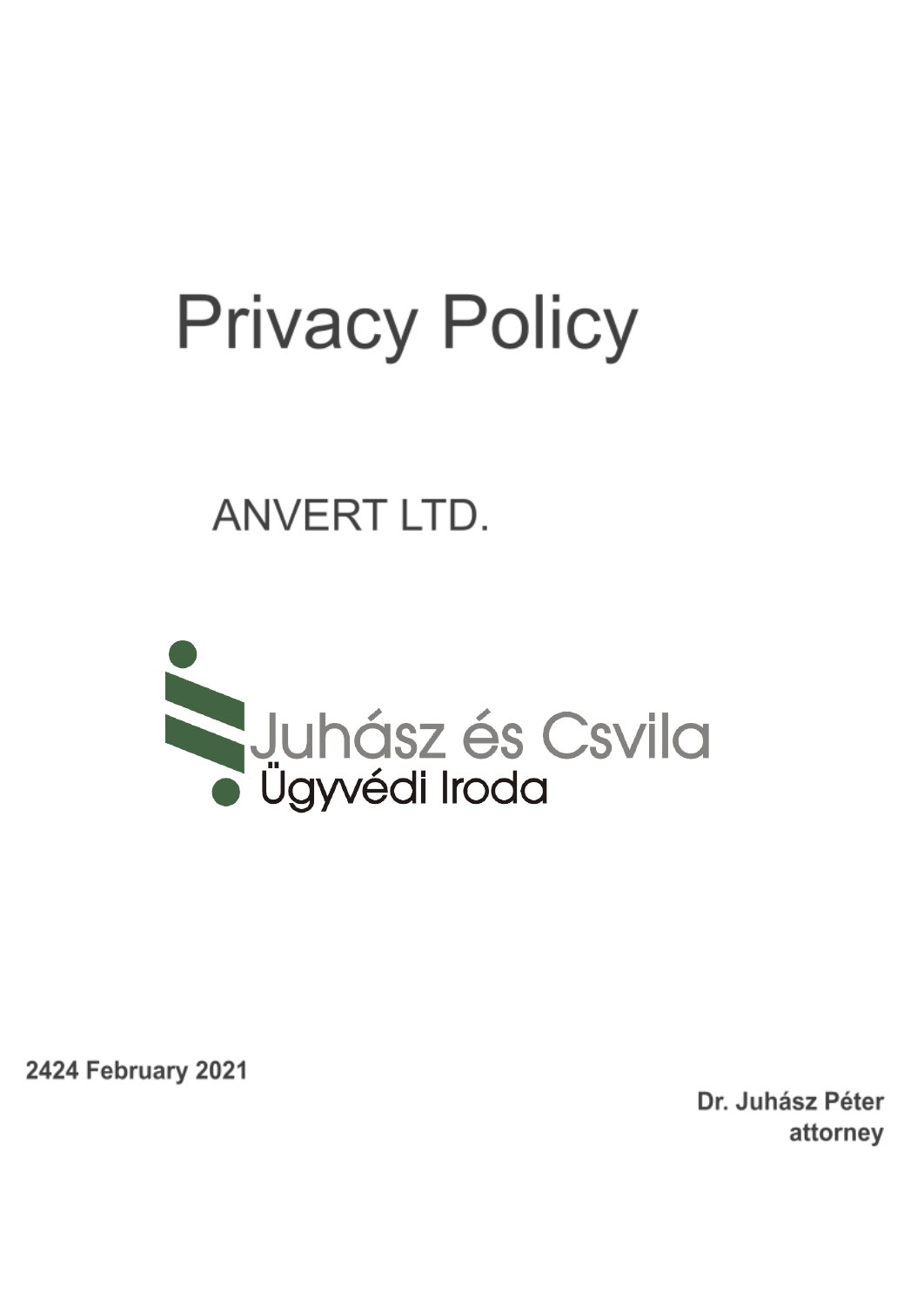# **Contents**

| 1. Introduction  |                                                                                                                                                 | $\mathbf{1}$ |
|------------------|-------------------------------------------------------------------------------------------------------------------------------------------------|--------------|
|                  | 2. Specific data processing activities                                                                                                          | 3            |
|                  | 2.1. Data processing related to the activities of Anvert                                                                                        | 3            |
|                  | 2.2. Data processing of Anvert Ltd. concerning invoicing and accounting                                                                         | 5            |
|                  | 2.3. Anvert Ltd.'s data processing related to complaint handling                                                                                | 7            |
| <b>CVs</b>       | 2.4 Managing candidate's data during recruitment process regarding application and                                                              | 8            |
|                  | 3. Data protection rights of the clients whose personal data is being processed in the<br>course Anvert Ltd. Technologies Ltd's data processing | 11           |
|                  | <b>Right to Information</b>                                                                                                                     | 11           |
|                  | <b>Right of access</b>                                                                                                                          | 12           |
|                  | <b>Right to rectification</b>                                                                                                                   | 12           |
|                  | Right to erasure ('right to be forgotten')                                                                                                      | 12           |
|                  | <b>Right to restriction of processing</b>                                                                                                       | 13           |
| processing       | For correction or deletion of personal data or for notification obligation to limit data                                                        | 13           |
|                  | <b>Right to data portability</b>                                                                                                                | 14           |
|                  | <b>Right to object</b>                                                                                                                          | 14           |
|                  | <b>Right to withdraw consent</b>                                                                                                                | 14           |
| 4. Data security |                                                                                                                                                 | 15           |
|                  | Storage of personal data and security of data processing                                                                                        | 15           |
|                  | Personal data breach and the management thereof                                                                                                 | 15           |
|                  | 5. Legal remedy, right to complaint, judicial redress                                                                                           | 17           |
|                  | <b>Right to complaint</b>                                                                                                                       | 17           |
| authority        | Right to judicial remedy against the decision of the NAIH or other supervisory                                                                  | 17           |
|                  | Right to a judicial remedy against the controller or the processor                                                                              | 17           |
|                  | Liability for damages and immaterial damages                                                                                                    | 18           |
|                  | 6. List of laws applied in connection with the data processing activities                                                                       | 19           |
| 7. Contacts      |                                                                                                                                                 | 20           |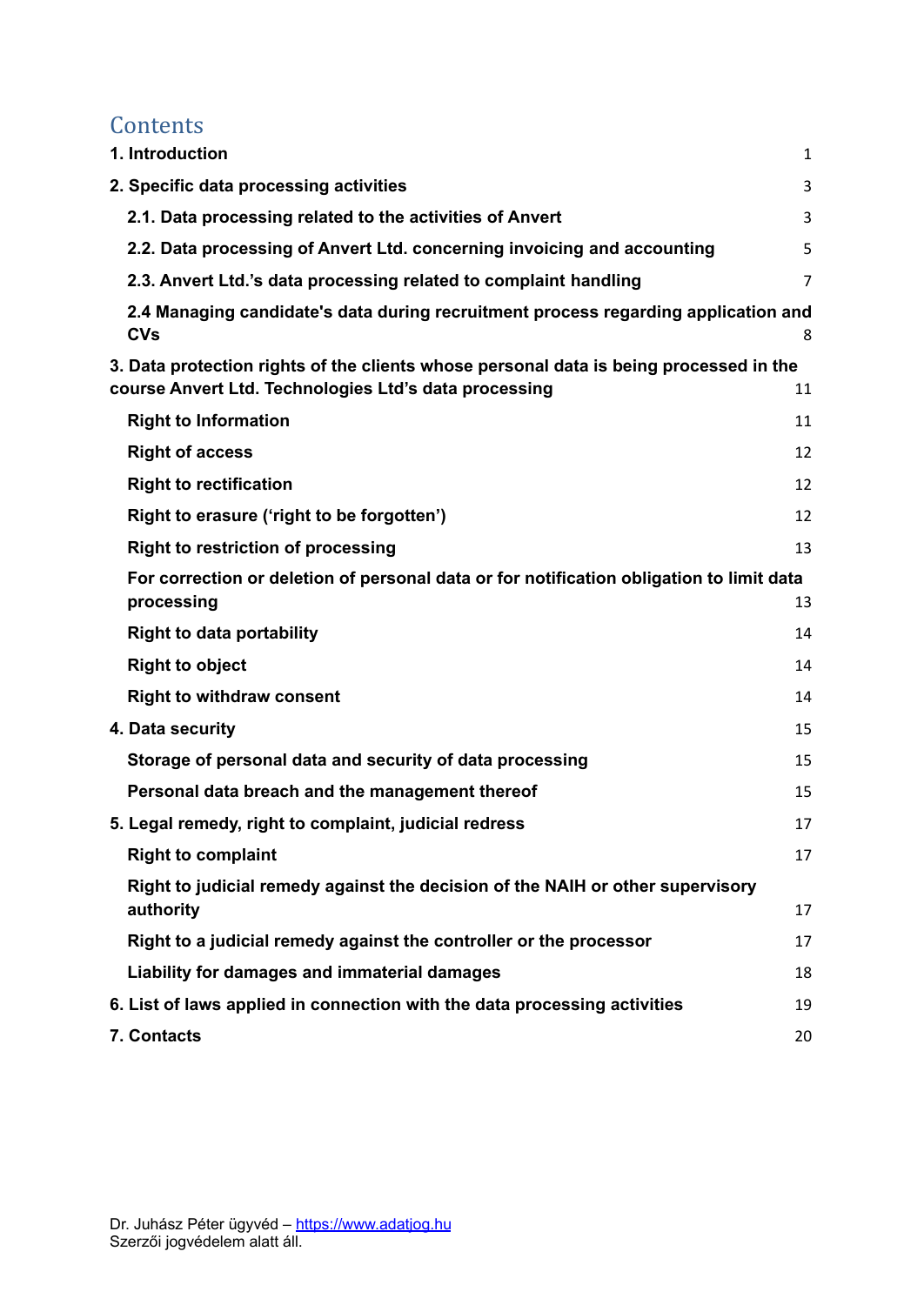# <span id="page-2-0"></span>**1. Introduction**

Anvert Limited LiabilityCompany (seat: 6725 Szeged, Moszkvai boulevard 23. III. floor 15., hereinafter referred to as "**Anvert Ltd.**" or "**data controller**") provides software services to its customers and partners that operate corporate e-communication analytics systems.

As a data controller, Anvert handles your personal data (hereinafter referred to as "**data subject**", or "**you**") according to the provisions of the present privacy policy (hereinafter referred to as "**privacy policy**" or "**policy**"). The data processing and management of Anvert complies with the provisions of the current applicable legislation and this privacy policy.

If certain parts of these Terms and Conditions are incomprehensible or if you have any questions, please feel free to contact us at the contact details provided in the Contact section of this privacy policy to answer your questions.

Anvert manages your personal data solely for the purposes of data processing and data processing specified in this privacy policy. We process your personal data only to the extent, for the duration and in the manner required which is necessary for providing our services, because we consider your privacy and the right to information self-determination to be paramount. In order to keep your data safe, Anvert takes all necessary and available security measures both in technical and in the process of the persons involved in data processing and data processing.

This privacy policy describes the details and rules of data processing and management of Anvert Ltd., which are applicable to both data controllers and partner data processors involved in data processing.

Anvert Ltd. processes the above personal data primarily to accomplish contracts with its partners and customers. In the course of the processing of your personal data, the data controller is Anvert Ltd.

'**Data Controller'** means a natural or legal person who defines the purposes and means of the processing of personal data independently or with others.

In the data processing implemented by Anvert several parties participate. In connection with the data processing, Anvert may use the help of other companies to implement the data processing goals (eg. bookkeeping, immigration and residency services etc.). In this case, the affiliate partner participates in the processing of your personal data as a data processor.

'**Data Processor'** means the natural or legal person who processes personal data on behalf of the controller and usually only executes instructions or orders, and does not make decisions about data processing, or the data processor doesn't determine the means of data processing.

Anvert Ltd., as the data controller is responsible for the data processing to the clients. The data processor is only liable for damages, if he has breached the rules applicable to the data processor or has not followed the lawful instructions of the data controller. The data controller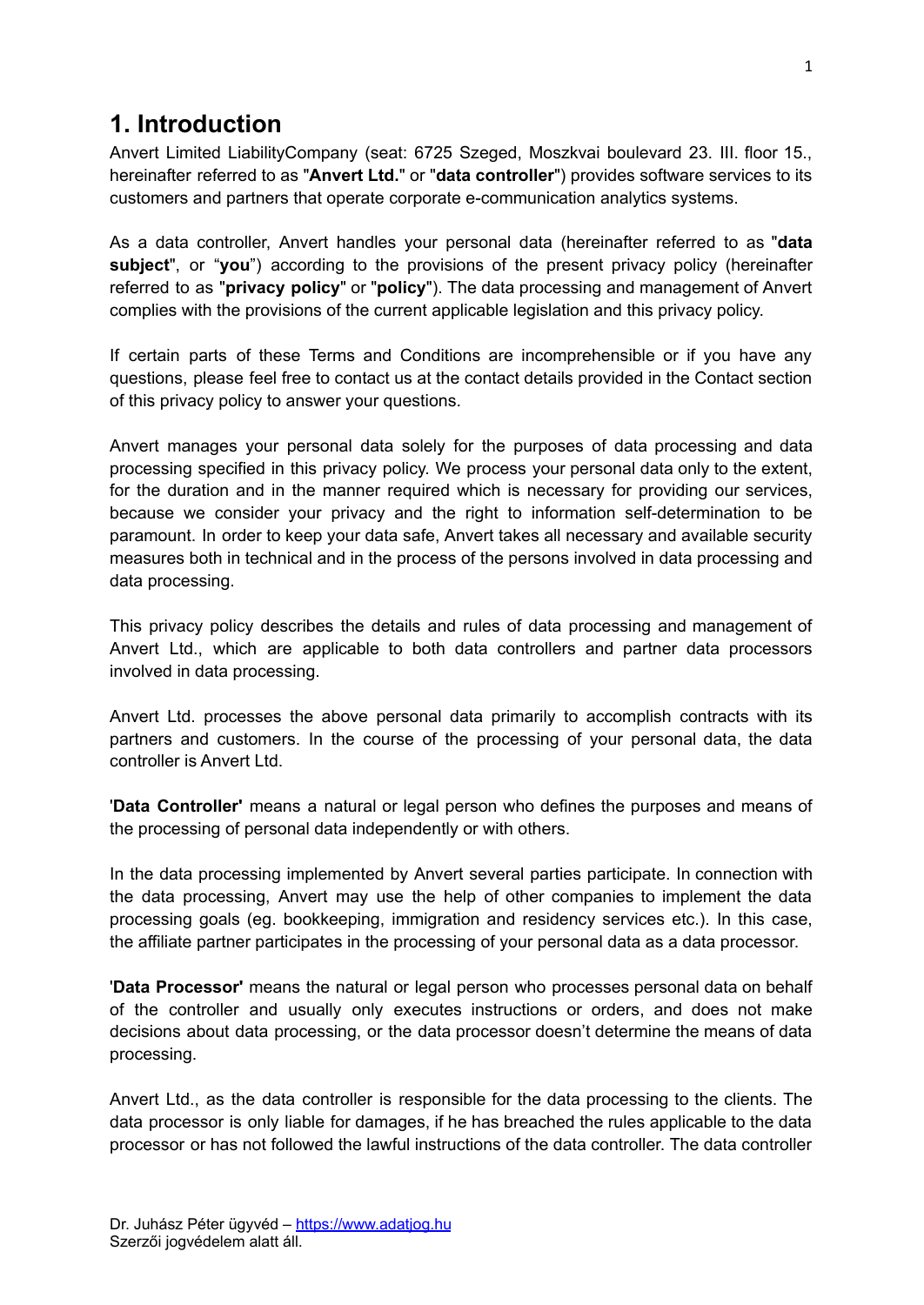is solely responsible for the errors committed by the controller. Accordingly, Anvert receives your personal data directly from you.

#### **You have the right to protest against the data processing**

As a data subject, you have the right to protest against the processing of your personal data at any time for reasons related to your own situation. In this case, the data controller, which is Anvert Ltd., may not further process your personal data, unless the data controller proves that the data processing is justified by compelling legitimate reasons that take precedence over the interests, rights and freedoms of the data subject or reasons which related to the validation or protection of legal claims.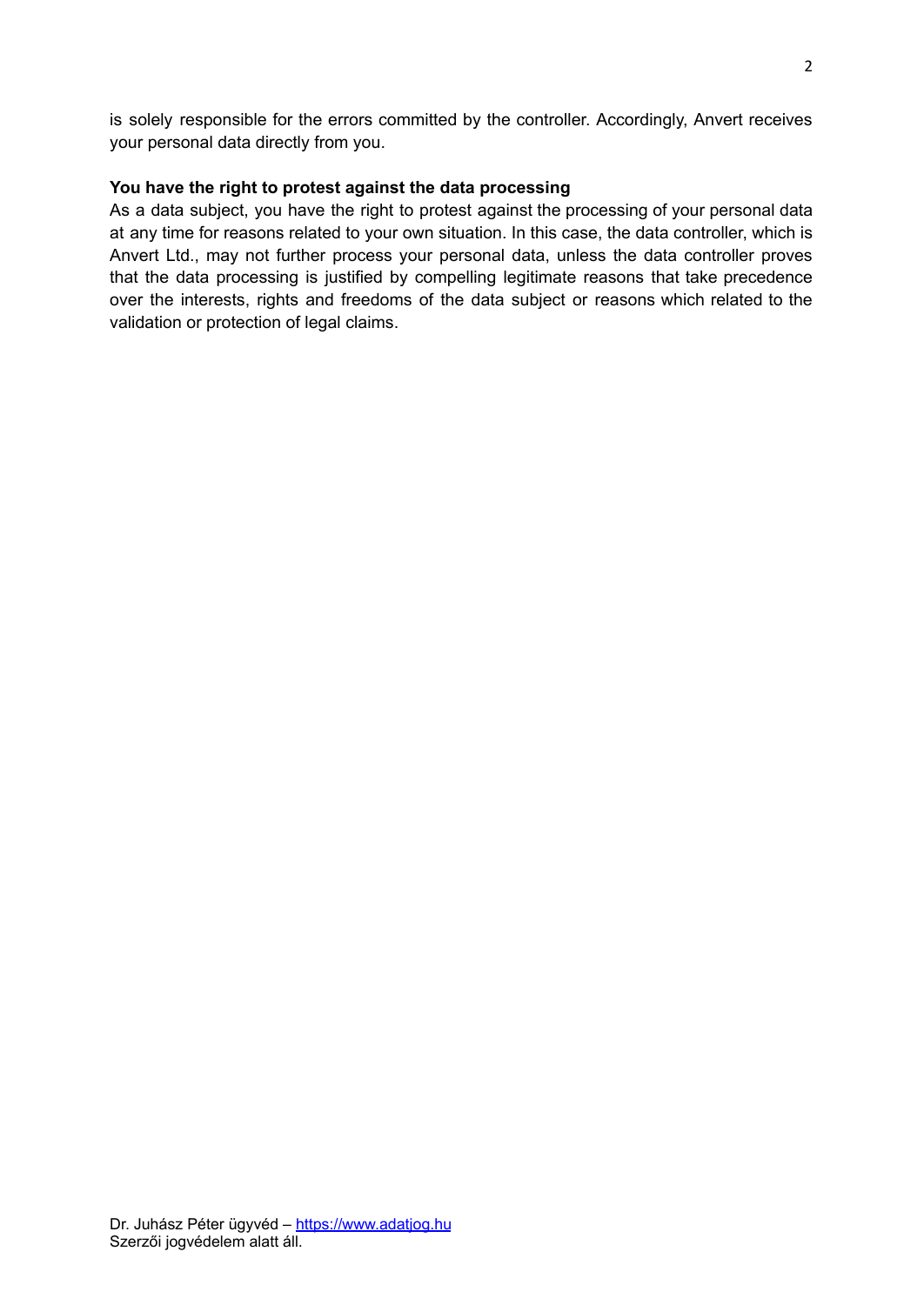# <span id="page-4-0"></span>**2. Specific data processing activities**

# <span id="page-4-1"></span>**2.1. Data processing related to the activities of Anvert**

# **The purpose of data processing**

Anvert Ltd.'s commercial and service activities require data management to enable you to place an order with the service provider and to fulfill your needs regarding the use of your service. We process your personal information in connection with the use of our services.

# **Expected impact of the data processing on you as the data subject**

For the data subject, the data processing does not produce any particular effect and does not carry any outstanding risks. Data processing is required to use the services provided by Anvert Ltd.

#### **Data controller and its contact details**

For the purposes of the above data processing the data controller is Anvert Ltd. Seat and mailing address: 6725 Szeged, Moszkvai boulevard 23. III. floor 15 E-mail [:info@anvert.com](mailto:info@elservices.hu) Phone: +36 20 392 7326 web: www.anvert.com Representative of Anvert Ltd.: Fáth Ákos managing director E-mail: [info@anvert.com](mailto:info@elservices.hu)

#### **The range and type of persons, stakeholders involved in the data processing**

Customers and partners of Anvert Ltd., who use the services of Anvert Ltd. From the point of view of data processing, the person is called a "**data subject**" whose personal data are processed. In this data processing, stakeholders are typically customers and partners.

*Anvert Ltd. as a data processor: Anyone who sends a message to a natural or legal person using the service provided by Anvert Ltd (ie the customer of Anvert Ltd) (letter writer) is also concerned. Namely, in the former data management the customer of Anvert Ltd is the data controller, while Anvert Ltd. is the data processor, and the data subject is the person sendig the letter or email. The data subject obtains the privacy policy notification concerning the data management described here from the customer of Anvert Ltd., who is the natural or legal person using the software service of Anvert Ltd.*

# **Processed personal data**

Your personal data below is processed by Anvert Ltd. in connection of providing our services to you:

| personal identification data | costumer name, address, business card<br>details |
|------------------------------|--------------------------------------------------|
| contact data:                | e-mail address and phone number                  |

We inform you that different type of personal data may be processed in connection with the communication of commerce and using of services.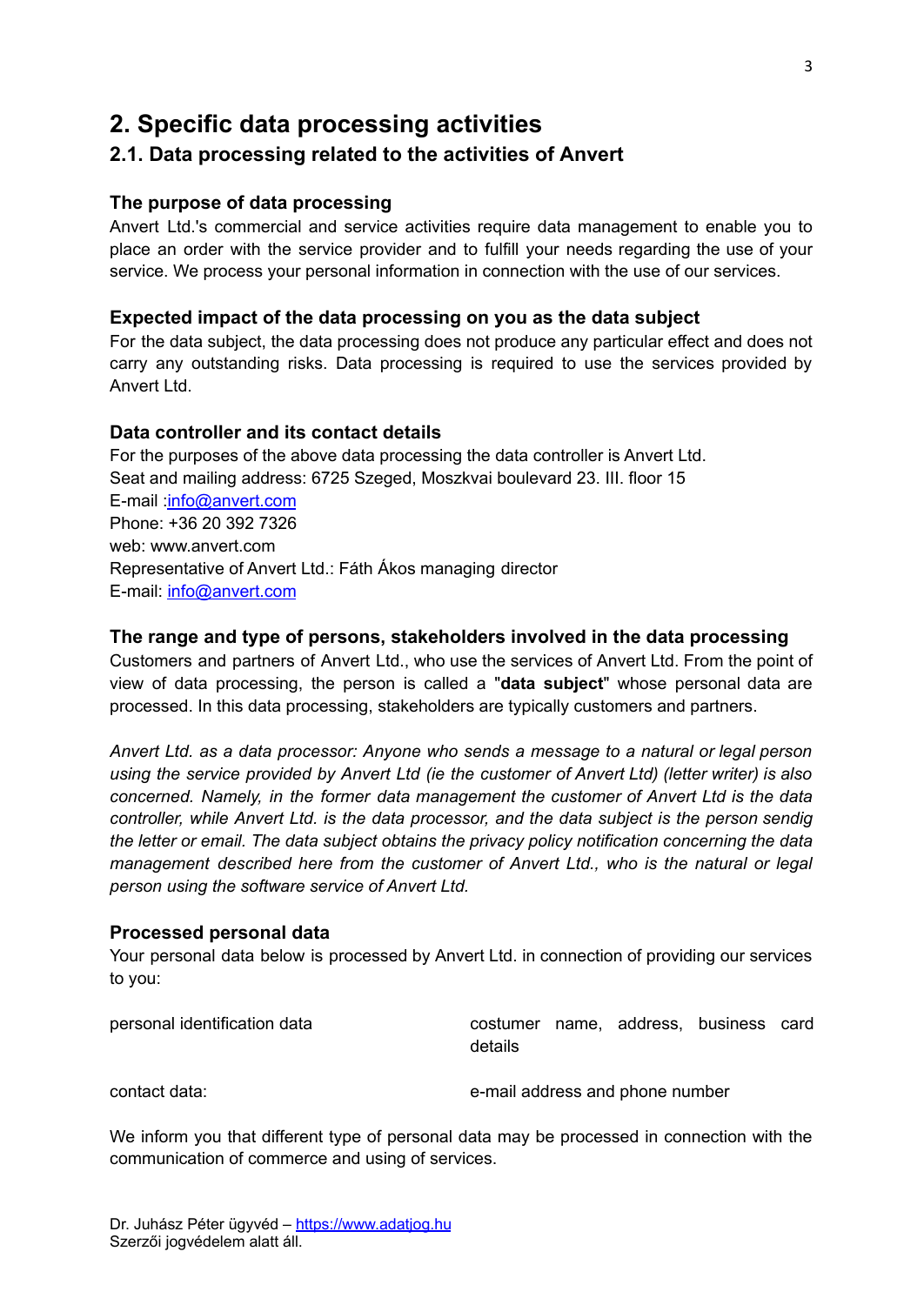#### **Legal basis for data processing**

Processing your personal data is necessary to fulfill the contractual obligation between you and Anvert Ltd. Your personal information will only be processed in connection with the performance of the contract.

The processing of personal data is lawful under Article 6 (1) (b) of the GDPR if the processing is **necessary for the performance of a contract** in which the data subject is required to take action at the request of one of the parties prior to the conclusion of the contract; and CVIII of 2001 on Certain Issues of Electronic Commerce Services and Information Society Services Act 13 / A. §, the data controller is entitled to handle personal data in connection with data processing.

The legal basis for enforcement is Article 6 (1) (f) of the GDPR, according to which data **processing is necessary for the legitimate interests of the controller or a third party**, unless the interests or fundamental rights and freedoms of the data subject have priority over those interests, which require the data processing, especially if the child concerned is concerned.

#### **Who can access the data subject personal data**

The personal data of the customers and partners defined above can be accessed by Anvert Ltd. and it's employees. In addition, the following data processors have access to your personal data:

#### **Server provider**

Name of Data processor: Rackforest Ltd. Seat of Data processor: 1132 Budapest, Victor Hugo street 18-22. 3. floor 3008.

and

Name of Data processor: DigitalOcean LLC Seat of Data processor: 101 Avenue of the Americas, 10th Floor New York, NY 10013

#### **Whether the data subject is obliged to provide his / her personal data**

You are not obliged to provide your personal data concerning the use of Anvert Ltd's services. However, if you do not provide these personal information, you will not be able to use the services of Anvert Ltd.

#### **Data management and storage time**

The personal data of the customers and partners are handled during the term of the contract with Anvert Ltd. Upon termination of the contract, Anvert Ltd. may process the personal data necessary for the enforcement of its legitimate interests. Based on this, your personal data can be processed for a general limitation period of 5 years in order to be able to assert the legitimate interests of Anvert Ltd. in connection with your mandate.

#### **Transfer of personal data to a third country**

The personal data of the customers and partners will not be transferred to a third country. In a third country, we mean countries that are not members of the European Union.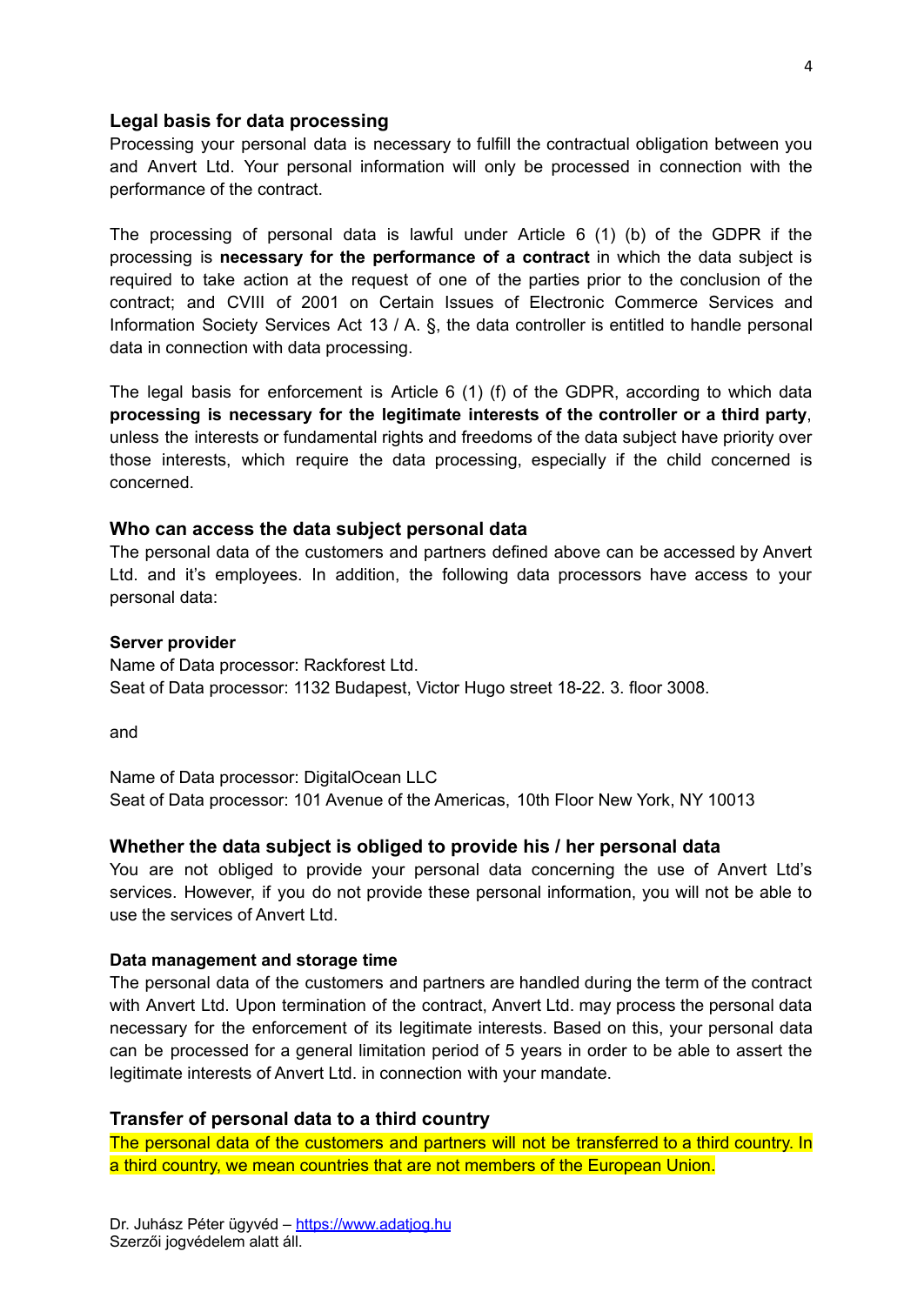#### **Automated decision making and profiling**

Our company does not perform profiling. However in the context of the above data processing, profiling is being realized through third parties.

"**Profiling**" means any form of automated processing of personal data that involves the personal data of a person to assess certain personal characteristics, in particular performance at work, economic situation, health, personal preferences, interest, reliability, behavior, location or movement used to analyze or predict related features.

The purpose of profiling is to offer our products that are more interesting and important to you. We can provide you with products that are better adapted to your buying habits. Profiling is only about buying habits and preferences. Profiling does not have any adverse consequences or restrictions for you.

**Google:** Anvert Ltd. uses the services of **Google LLC. Google Analytics, Google LLC. Youtube and Google LLC. DoubleClick** on website. Google LLC. uses cookies to help analyze the use of the website. The primary purpose of this is to search for offers that are more relevant to your interests. To do this, we need to be able to analyze our website activities with Google.

The information stored by the cookie (including the user's IP address) is stored by Google LLC. on its US servers. Google LLC. may transfer the collected information to third parties, if required by law, or by third parties to Google LLC. process the information. The privacy policy of Google LLC. is available at <http://www.google.com/intl/en/policies/privacy/>.

You may find more information on the data processing, use of cookies, etc. of Google LLC. on Google LLC.'s website below: <http://www.google.com/intl/en/policies/privacy/ads/>.

You can change your Google data processing settings here: [https://privacy.google.com.](https://privacy.google.com)

Anvert Ltd uses the services of Inspectlet, to monitor and store customer behaviors on the site for analyzing purposes to improve the customer satisfaction ont he site. https://www.inspectlet.com/

# <span id="page-6-0"></span>**2.2. Data processing of Anvert Ltd. concerning invoicing and accounting**

#### **The purpose of data processing**

Anvert Ltd. is obliged to issue invoices to its clients for the value of the services used in accordance with the effective legislation. In connection with billing, Anvert Ltd. processes the billing information of the clients. The purpose of this data processing is to ensure that Anvert Ltd. complies with its legal obligation to issue an accounting document on economic events.

# **Expected impact of the data processing on clients (data subjects)**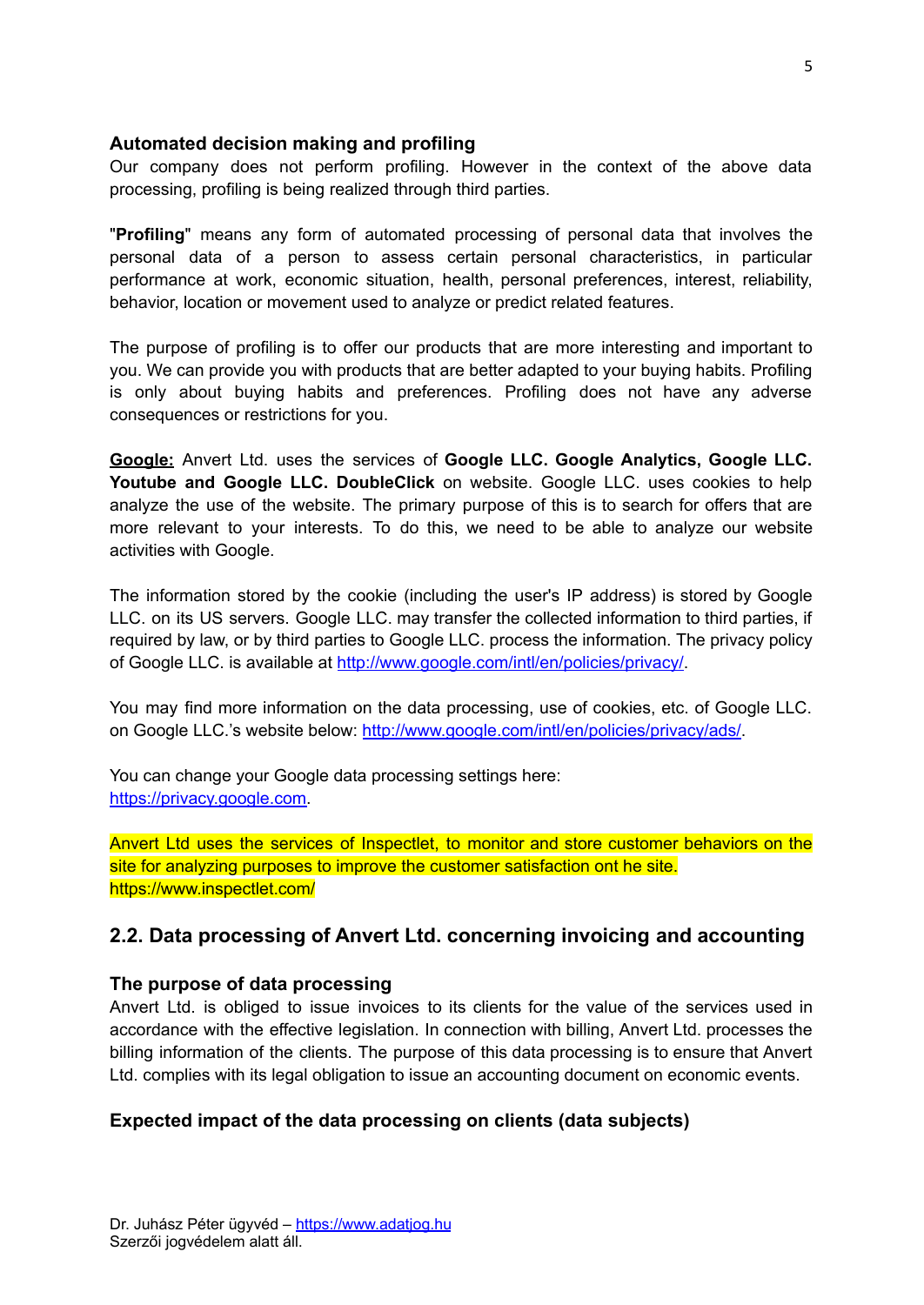For clients, the data processing does not produce any particular impact or carry any outstanding risk. The data processing is required on the basis of an order by a client to Anvert Ltd.

### **Data controller and its contact details**

For the purposes of the above data processing the data controller is Anvert Ltd. Seat and mailing address: 6725 Szeged, Moszkvai boulevard 23. III. floor 15 E-mail [:info@anvert.com](mailto:info@elservices.hu) Phone: +36 20 392 7326 web: www.anvert.com Representative of Anvert Ltd.: Fáth Ákos managing director E-mail: [info@anvert.com](mailto:info@elservices.hu)

#### **The range and type of persons, stakeholders involved in data processing**

The type of persons involved in the data processing are the clients of Anvert Ltd. who use the services of Anvert Ltd. From the point of view of the data processing, the person is called "data subject" whose personal data is being processed. In this data processing, stakeholders are typically clients, who use the services of Anvert Ltd.

#### **Processed personal data**

Your personal information below is processed by Anvert Ltd. for invoicing, accounting and bookkeeping purposes:

| personal identification data | client's name, address, tax number |
|------------------------------|------------------------------------|
| contact data                 | e-mail, phone number               |

In addition to the personal data listed above, all the data necessary to continue the communication required for invoicing and accounting is being processed.

#### **Legal basis for data processing**

The data processing is necessary to fulfill the legal obligation of the data controller required by law.

#### **Who can access the client's personal data**

Primarily the personal data of the client defined above can be accessed by Anvert Ltd..

In addition, the following data processors may access the personal data of the clients as defined above:

#### **Server provider**

Name of Data processor: Rackforest Ltd. Seat of Data processor: 1132 Budapest, Victor Hugo street 18-22. 3. floor 3008.

and

Name of Data processor: DigitalOcean LLC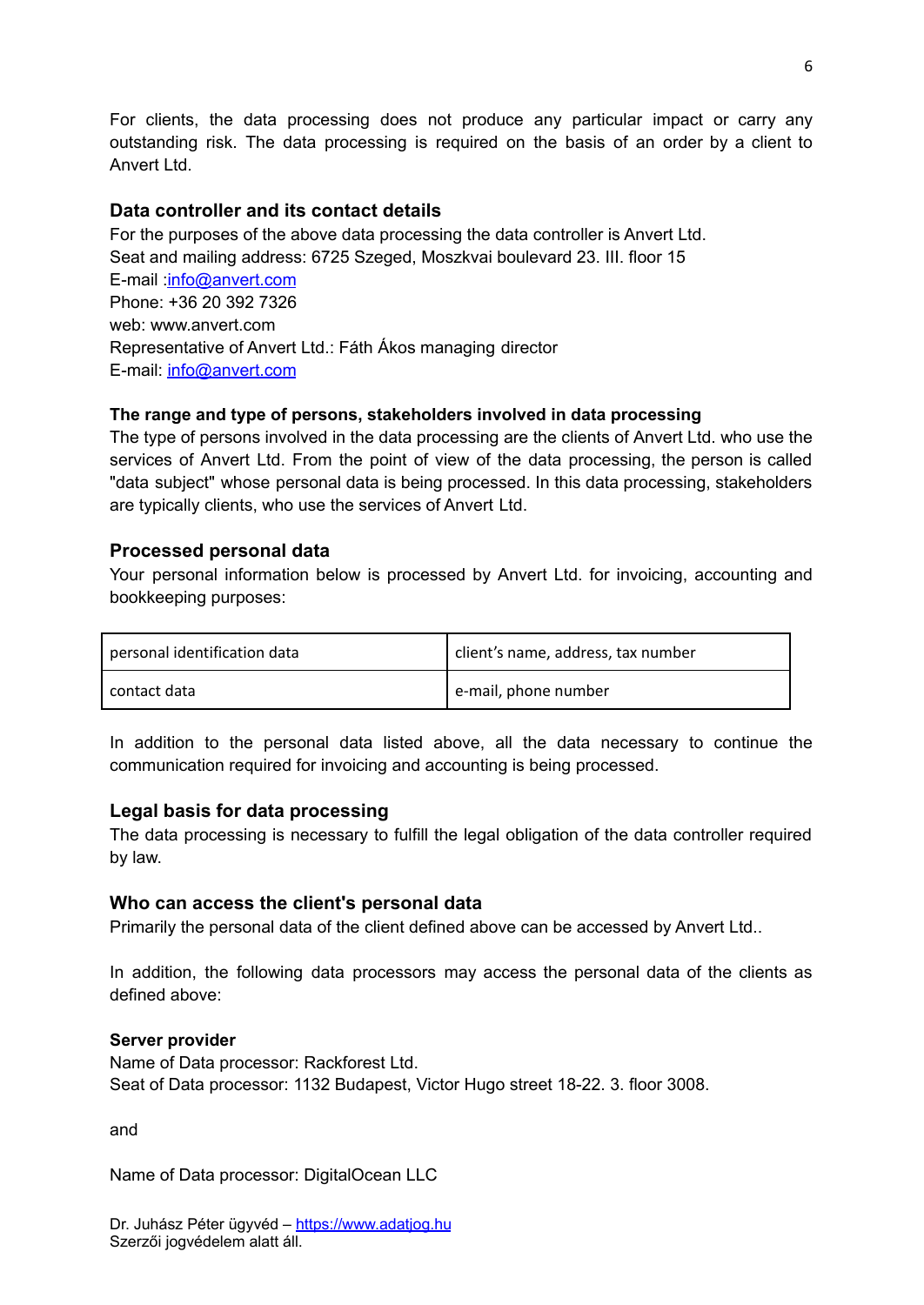Seat of Data processor: 101 Avenue of the Americas, 10th Floor New York, NY 10013

#### **Invoicing**

Name of Data processor: KBOSS.hu Ltd. Seat of Data processor: 1031 Budapest, Záhony street 7. website: <https://www.szamlazz.hu/szamla/main>

#### **Bookkeeping**

Name of Data processor: TABULA RASA CONSULTING Bt. Seat of Data processor: 6725 Szeged, Cserepes row 9. building A.

We may forward your personal data to the National Tax and Customs Authority on the basis of a statutory provision.

#### **Whether the client (data subject) is obliged to provide his / her personal data**

The client is required to provide the necessary information of the invoices to be issued in connection with the order, as the obligation to issue an invoice is required by law.

#### **Data processing and storage time**

Pursuant to Section 169 (1) - (2) of Act C of 2000 on Accounting, the retention period of the invoice and the data necessary for its issuance is 8 years.

#### **Transfer of personal data to a third country**

The personal data of the data subject will not be transferred to a third country. In a third country, we mean countries that are not members of the European Union.

#### **Automated decision making and profiling in data processing**

The processing of client's data does not result in automated decision making or profiling.

#### <span id="page-8-0"></span>**2.3. Anvert Ltd.'s data processing related to complaint handling**

#### **The purpose of data processing**

Anvert Ltd.'s commercial activity requires data processing in order to deal with your complaint against the services of Anvert Ltd. Anvert Ltd. must investigate your complaint and inform you of its outcome. In this regard, we handle your personal information to handle your complaint.

#### **Expected impact of the data processing on clients (data subjects)**

For the client, this data processing does not produce any particular effect or carry any outstanding risk. Data management is necessary for handling the complaint of the client using the services of Anvert Ltd.

#### **Data controller and its contact details**

For the purposes of the above data processing the data controller is Anvert Ltd. Seat and mailing address: 6725 Szeged, Moszkvai boulevard 23. III. floor 15 E-mail:*info@anvert.com*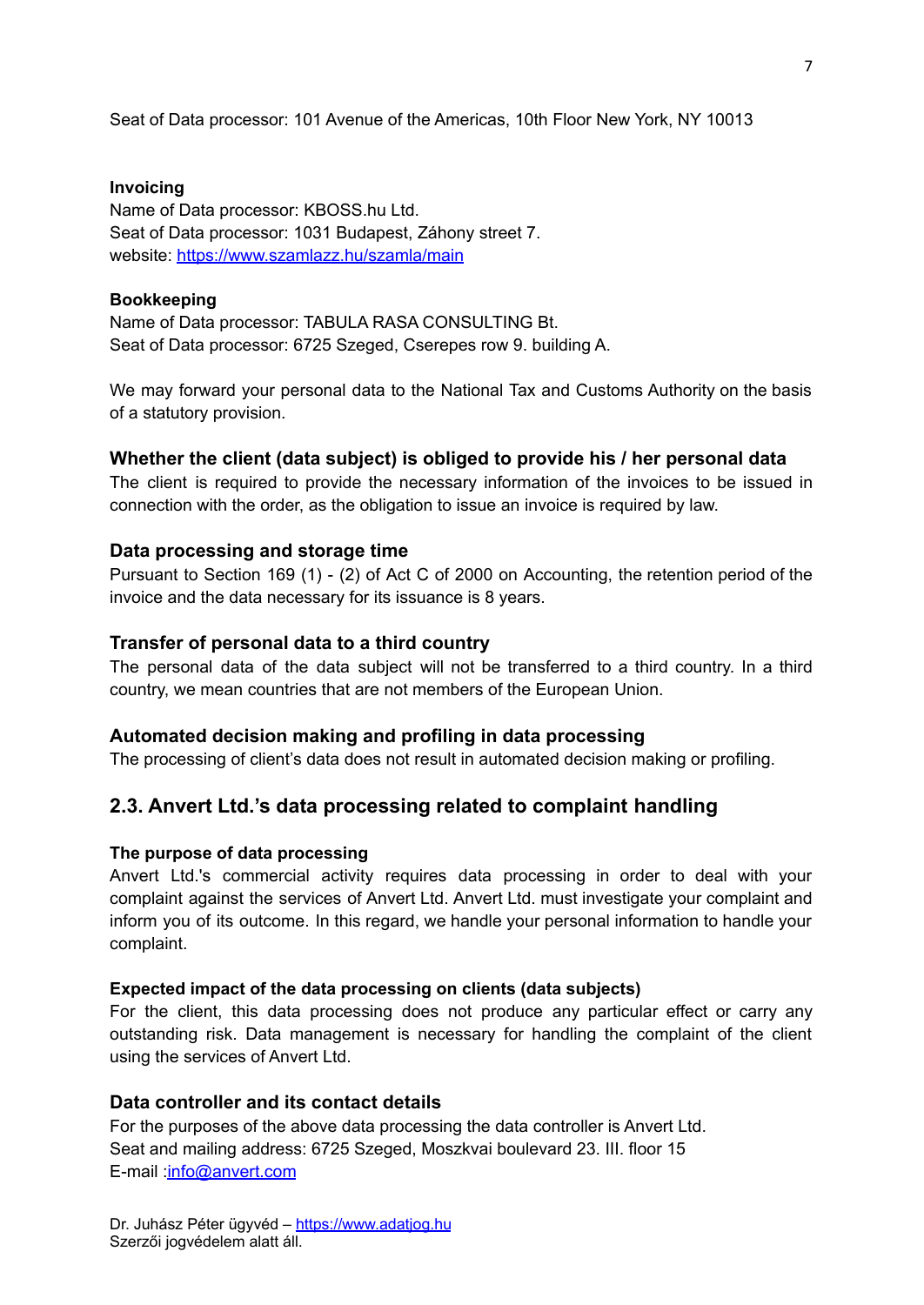Phone: +36 20 392 7326 web: www.anvert.com Representative of Anvert Ltd.: Fáth Ákos managing director E-mail: [info@anvert.com](mailto:info@elservices.hu)

#### **The range and type of persons, stakeholders involved in data processing**

Clients using the services of Anvert Ltd., who file a complain about the services provided by Anvert Ltd. From the point of view of data processing, the person is called "**data subject**" whose personal data is being processed. In this data processing, stakeholders are typically the clients who use the services of Anvert Ltd.

#### **The processed personal data**

Your personal information below is managed by Anvert Ltd.

personal identification data entity and client's name, address

contact data and address, e-mail, phone number

#### **Legal basis for data processing**

Data processing is necessary to fulfill the legal obligation to the data controller, Anvert Ltd.

#### **Who can access the client's personal data**

The personal data of the client defined above can be accessed by Anvert Ltd.

#### **Whether the client (data subject) is obliged to provide his / her personal data**

The client is obliged to provide the data necessary for complaint handling, as the law requires the investigation of the complaint and the obligation to send a response to you.

#### **Data processing and storage time**

CLV of 1997 on Consumer Protection Act 17 / A. Section 7 (7) of the Act, the retention period for the complaint are 5 years.

#### **Transfer of personal data to a third country**

The personal data of the client will not be transferred to a third country. In a third country, we mean countries that are not members of the European Union.

#### **Automated decision making and profiling**

The processing of the client's personal data does not result in either automated decision making or profiling.

# <span id="page-9-0"></span>**2.4 Managing candidate's data during recruitment process regarding application and CVs**

#### **The purpose of data processing**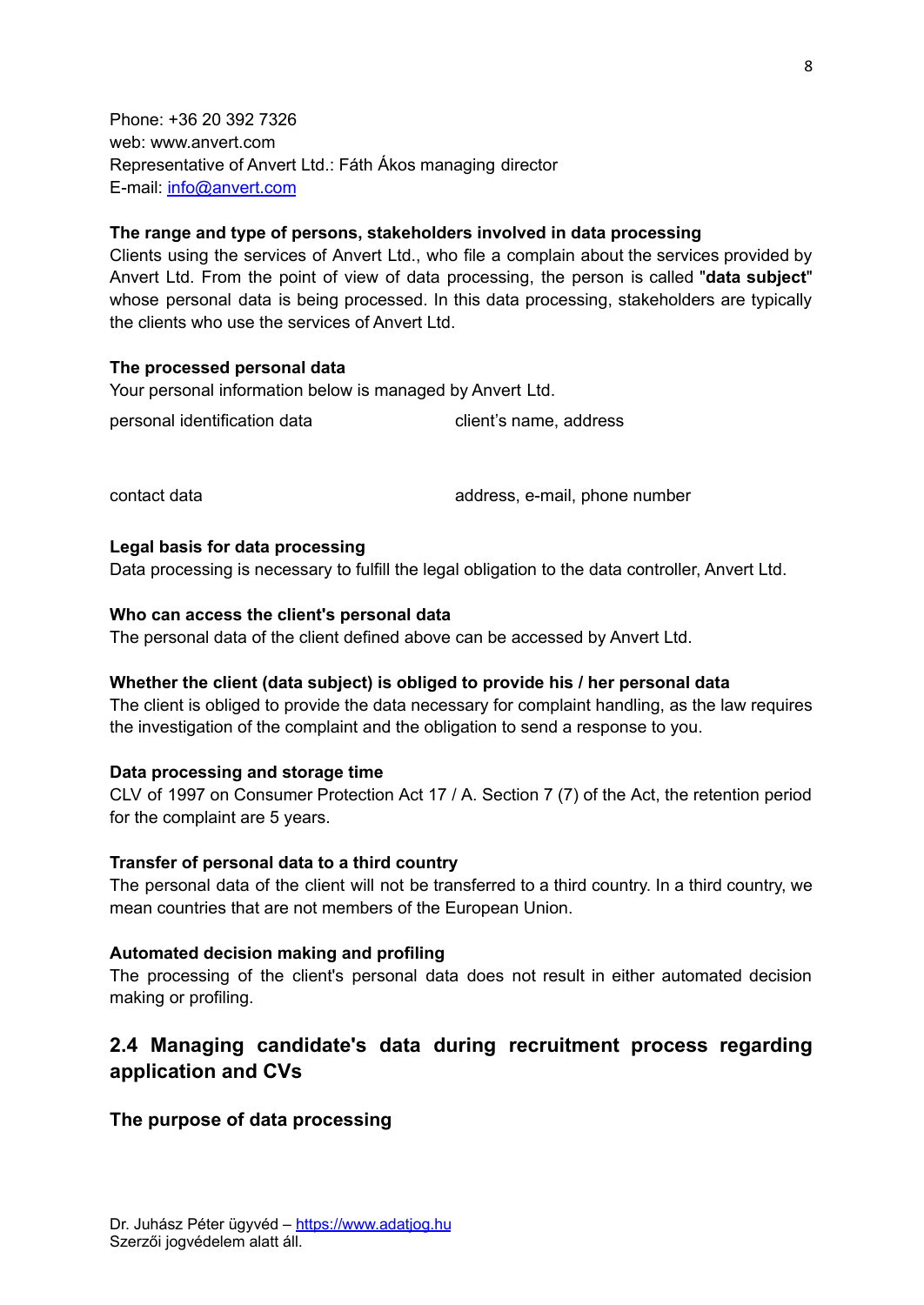The personal data of the applicants for admission for the purpose of employment are handled by Anvert Ltd. for the purpose of evaluating your application, application, CV and concluding a contract of employment with the selected candidate.

# **Expected impact of the data processing on clients (data subjects)**

For the applicant, data processingdoes not produce any particular effect or carry any outstanding risk. Data processingis necessary to evaluate the registration application.

# **Data controller and its contact details**

For the purposes of the above data processing the data controller is Anvert Ltd. Seat and mailing address: 6725 Szeged, Moszkvai boulevard 23. III. floor 15 E-mail [:info@anvert.com](mailto:info@elservices.hu) Phone: +36 20 392 7326 web: www.anvert.com Representative of Anvert Ltd.: Fáth Ákos managing director E-mail: [info@anvert.com](mailto:info@elservices.hu)

# **The range and type of persons, stakeholders involved in data processing**

Candidates for Anvert Ltd. are those who seek employment with Anvert Ltd.. From the point of view of data processing, the person is called "affected" whose personal data is being processed. In this data processing, stakeholders are typically candidates for admission.

# **Processed personal data**

Your personal data below will be handled by Anvert Ltd.: Personal identification data: the name of the applicant for registration, the data contained in his resume Contact data: phone number, e-mail address of the applicant

In addition, any data that is submitted to the Data Controller during the application for registration, CV, and application is required to continue the communication required for the evaluation.

# **Legal basis for data processing**

Processing your data is necessary to conclude an employment contract. Your personal data will only be processed in connection with the conclusion of the employment contract.

The processing of personal data is lawful under Article 6 (1) (b) of the GDPR if the data processing is **necessary for the performance of a contract** in which the data subject is required to take action at the request of one of the parties prior to the conclusion of the contract; and Act CVIII of 2001 on Certain Issues of Electronic Commerce Services and Information Society Services Act 13 / A. §, the data controller is entitled to handle personal data in connection with data processing.

**In addition, data processing is considered to be lawful under GDPR Preamble (44) if it is required under a contract or contract.**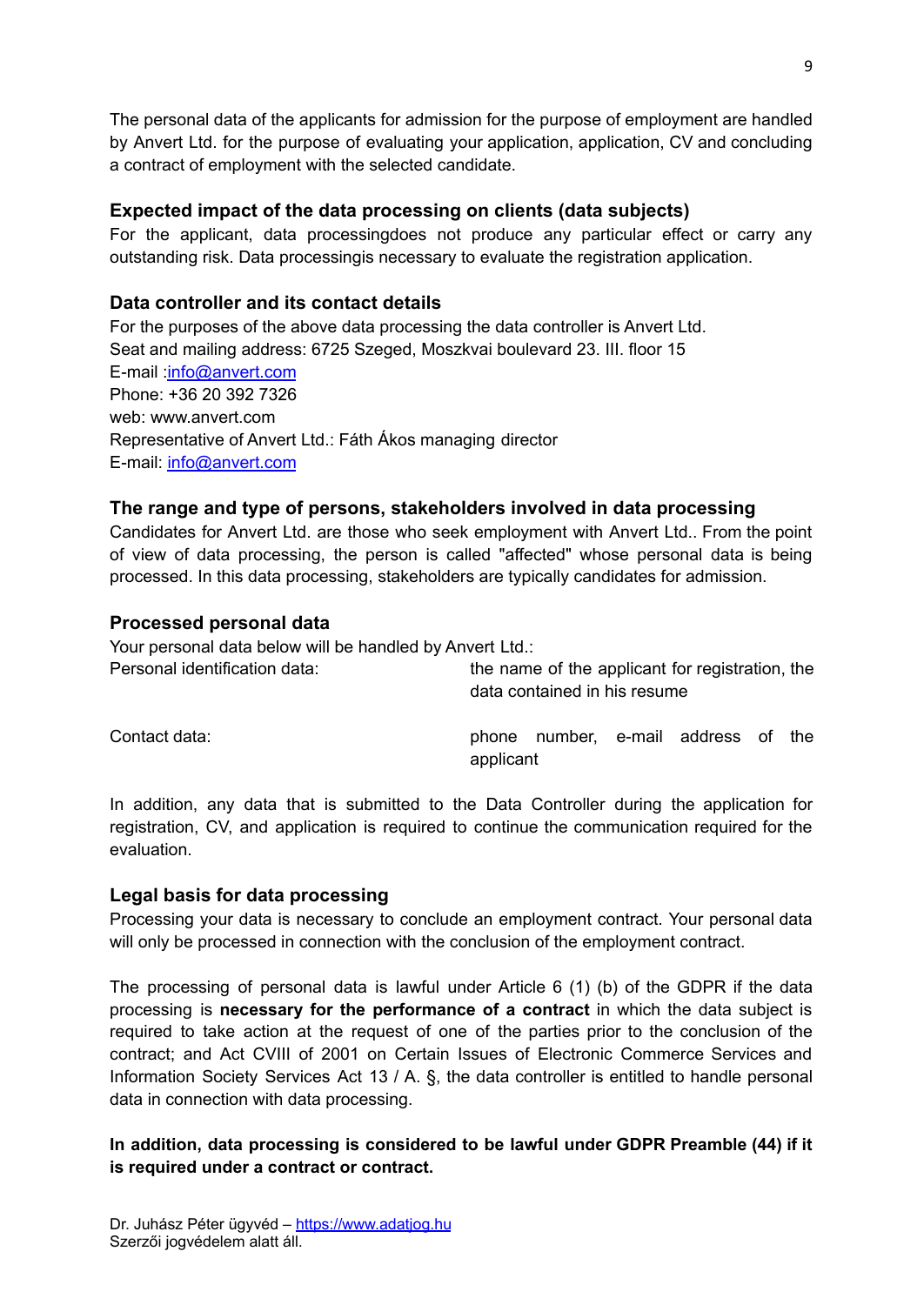#### **Who can access the client's personal data**

The personal data of the person applying for admission, as defined above, may be accessed by Anvert Ltd.

In addition, the following data processors may access the personal data of the data subject as defined above:

#### **Server provider**

Name of Data processor: Rackforest Ltd. Seat of Data processor: 1132 Budapest, Victor Hugo street 18-22. 3. floor 3008.

and

Name of Data processor: DigitalOcean LLC Seat of Data processor: 101 Avenue of the Americas, 10th Floor New York, NY 10013

#### **Whether the client (data subject) is obliged to provide his / her personal data**

You are not required to provide your personal information. However, if you do not provide these personal information, Anvert Ltd. will not be able to evaluate your application, CV, application, and you will not be able to work with you. It is therefore in our common interest to provide the above personal information.

#### **Data processing and storage time**

Your personal data will be stored by Anvert Ltd. for 1 month after the application for registration, CV and application.

If the application for registration, CV, application is reviewed or withdrawn, Anvert Ltd. will delete your personal data within 1 month after the application, CV, application and withdrawal.

#### **Transfer of personal data to a third country**

The personal data of the client will not be transferred to a third country. In a third country, we mean countries that are not members of the European Union.

# **Automated decision making and profiling**

The processing of the client's personal data does not result in either automated decision making or profiling.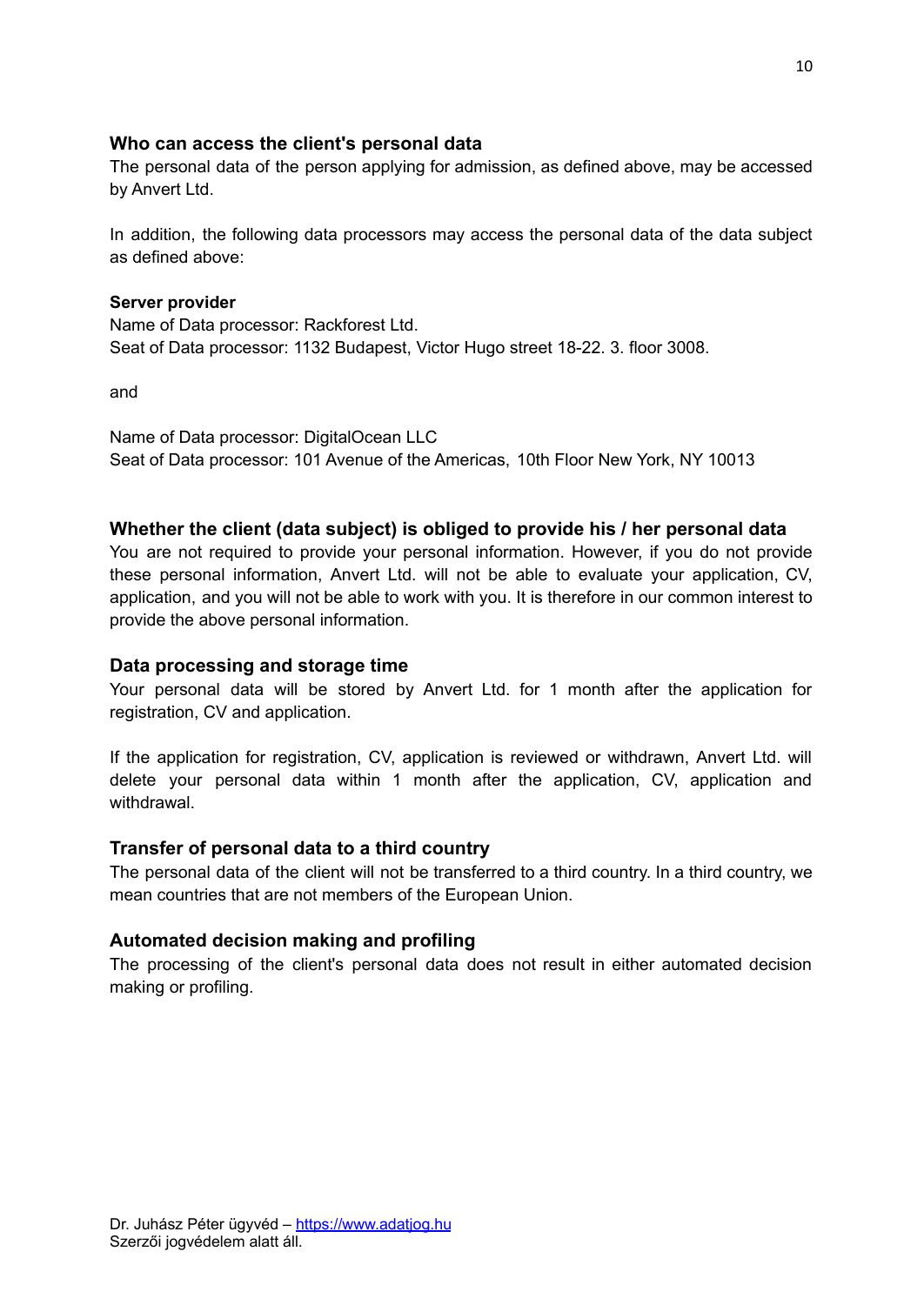# <span id="page-12-0"></span>**3. Data protection rights of the clients whose personal data is being processed in the course Anvert Ltd. Technologies Ltd's data processing**

As an affected person whose personal data is being processed, the following rights apply to the data processing of Anvert Ltd. Please note that you may exercise your rights below primarily against the data controller, which is Anvert Ltd.

# **The rights of you as a data subject in relation to the data processing**

- the right to information,
- the right of access,
- the right to rectification,
- the right to erasure, " right to be forget",
- right to restriction of processing,
- the right to protest,
- the right to data portability,
- the right to withdraw consent,
- the right to complaint
- the right to judicial remedy.

# <span id="page-12-1"></span>**Right to Information**

#### **General rules for informing the person concerned and right to information**

The data controller shall inform the data subject in detail at the latest when the personal data of the data subject are obtained prior to the commencement of data processing. Information on data processing shall contain the notifications contained in this privacy policy.

The controller is responsible for providing prior information. In addition to the above pre-notification, you may request information from the data controller (Anvert Ltd.) at any stage of data processing as follows. In this case, the controller must provide the requested information as soon as possible, but no later than within 25 days. The 25 days deadline can only be extended in justified cases up to 2 months.

The controller may only refuse the information, if it proves that the data subject is not identifiable.

If the data controller does not take action within 25 days, ie does not comply with the obligation to provide information, it must inform the data subject of the failure to act, the reason for it and the right of the person concerned to submit a complaint or the right to judicial remedy. This privacy policy contains further information on your right to complain, and your right to judicial remedy.

The information and action shall be provided by the controller to the data subject free of charge. However, the controller may exceptionally charge a reasonable fee or refuse to provide information and action if the request of the data subject is clearly unfounded, repetitive or excessive.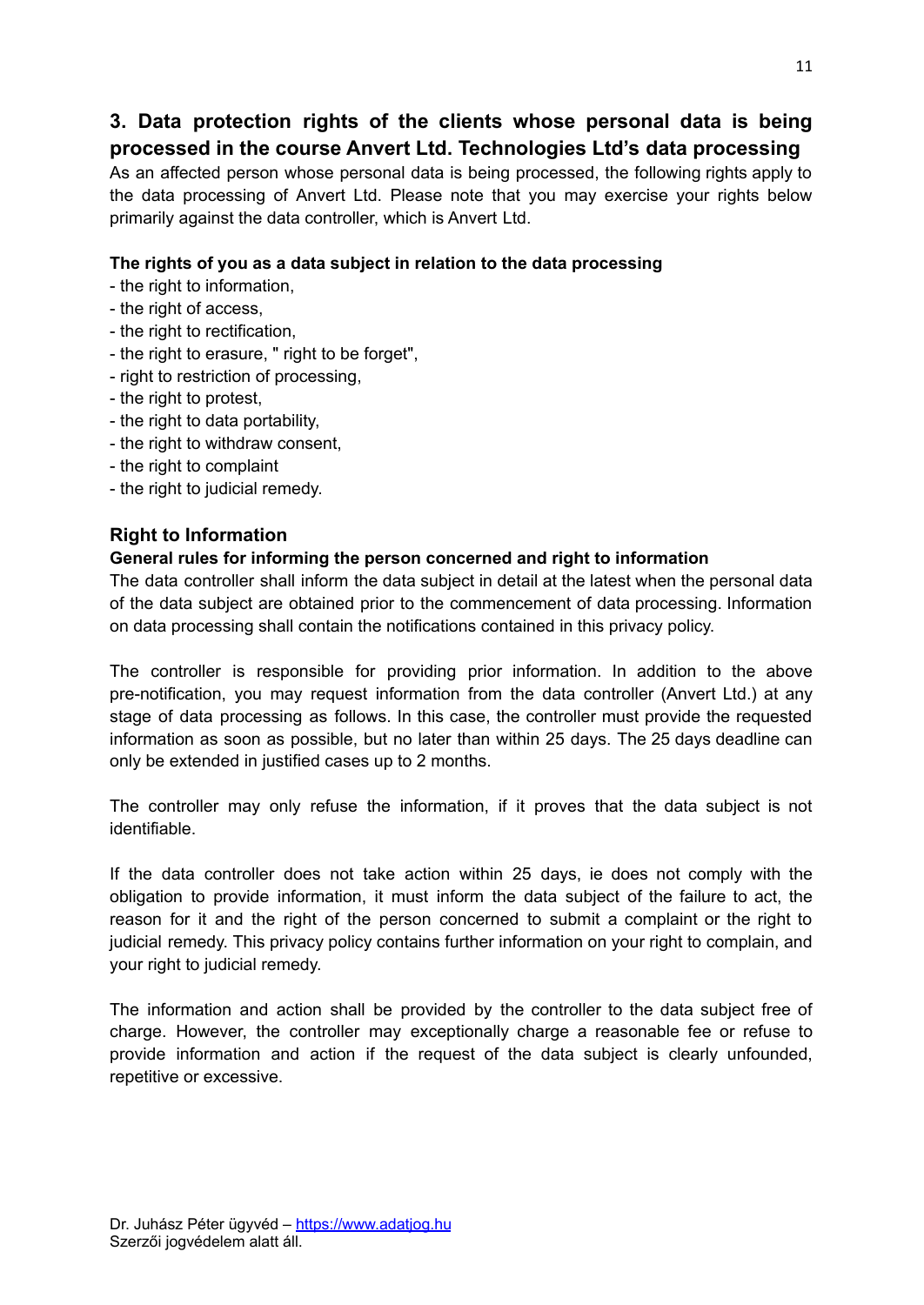# <span id="page-13-0"></span>**Right of access**

The data subject shall have the right to obtain from the controller confirmation as to whether or not personal data concerning him or her are being processed, and, where that is the case, access to the personal data and the following information:

(a) the purposes of the processing; (b) the categories of personal data concerned; (c) the recipients or categories of recipient to whom the personal data have been or will be disclosed, in particular recipients in third countries or international organisations; (d) where possible, the envisaged period for which the personal data will be stored, or, if not possible, the criteria used to determine that period; (e) the existence of the right to request from the controller rectification or erasure of personal data or restriction of processing of personal data concerning the data subject or to object to such processing; (f) the right to lodge a complaint with a supervisory authority; (g) where the personal data are not collected from the data subject, any available information as to their source; (h) the existence of automated decision-making, including profiling, and, at least in those cases, meaningful information about the logic involved, as well as the significance and the envisaged consequences of such processing for the data subject.

The controller shall make available to the data subject a copy of the personal data which are the subject of the data processing. The controller may charge a reasonable fee based on administrative costs for additional copies requested by the data subject.

If the data subject has submitted the application by electronic means, the information shall be made available in a widely used electronic format, unless otherwise requested by the data subject.

# <span id="page-13-1"></span>**Right to rectification**

The data subject shall have the right to obtain from the controller without undue delay the rectification of inaccurate personal data concerning him or her. Taking into account the purposes of the processing, the data subject shall have the right to have incomplete personal data completed, including by means of providing a supplementary statement.

# <span id="page-13-2"></span>**Right to erasure ('right to be forgotten')**

You have the right to obtain from the controller the erasure of personal data concerning him or her without undue delay and the controller shall have the obligation to erase personal data without undue delay where one of the following grounds applies:

(a) the personal data are no longer necessary in relation to the purposes for which they were collected or otherwise processed;

(b) if the legal ground for the data processing is your consent, and you withdraw the consent on which the processing is based according to point, and where there is no other legal ground for the processing;

(c) the data subject objects to the processing and there are no overriding legitimate grounds for the processing, or the data subject objects to the processing;

(d) the personal data have been unlawfully processed;

(e) the personal data have to be erased for compliance with a legal obligation in Union or Member State law to which the controller is subject;

(f) the personal data have been collected in relation to the offer of information society services

12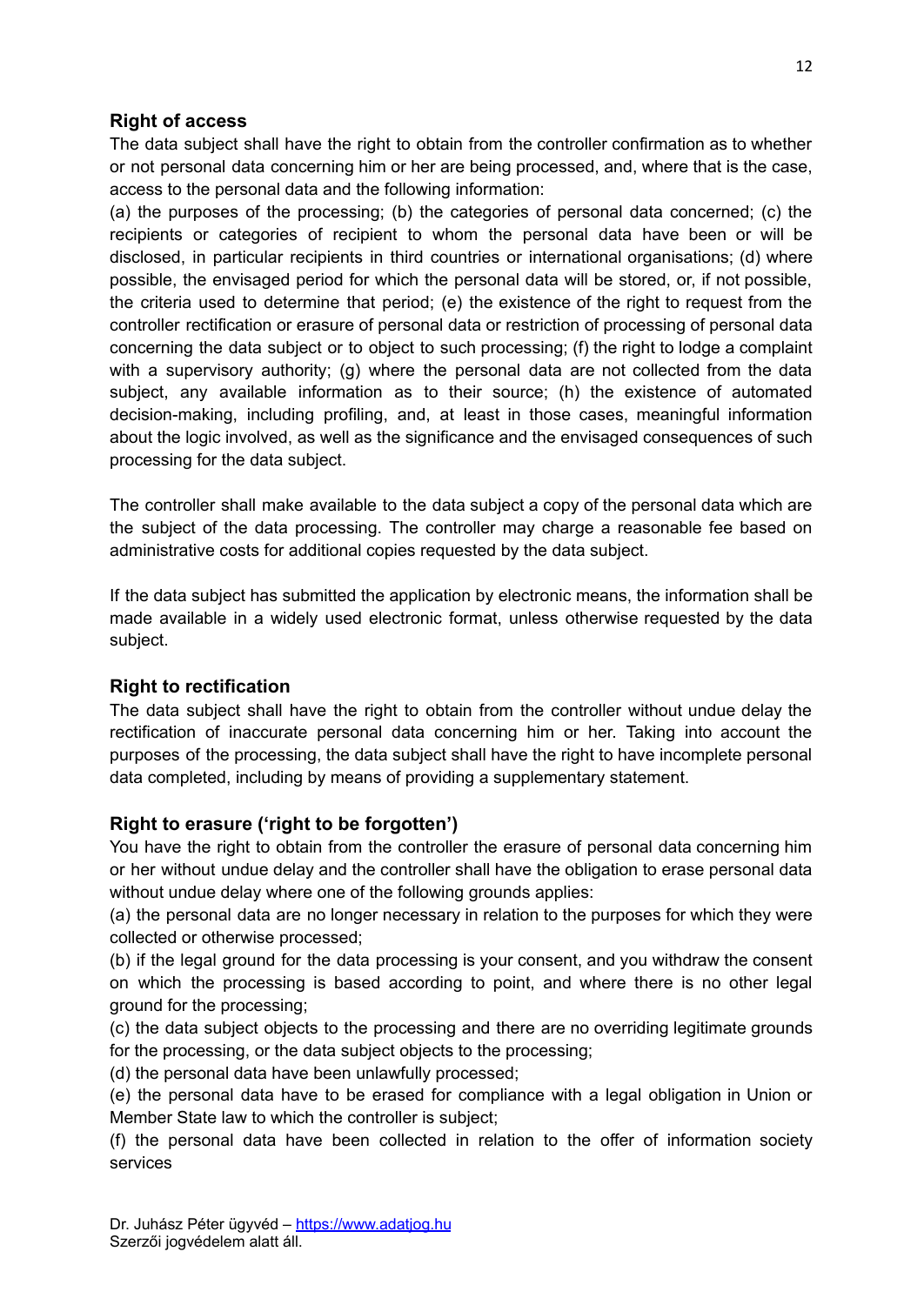Where the controller has made the personal data public and is obliged pursuant to the paragraph above to erase the personal data, the controller, taking account of available technology and the cost of implementation, shall take reasonable steps, including technical measures, to inform controllers which are processing the personal data that the data subject has requested the erasure by such controllers of any links to, or copy or replication of, those personal data.

In the above cases, the data controller is not obliged to comply with the cancellation request if the data processing is necessary for the reasons below: (a) for exercising the right of freedom of expression and information; (b) for compliance with a legal obligation which requires processing by Union or Member State law to which the controller is subject or for the performance of a task carried out in the public interest or in the exercise of official authority vested in the controller; (c) for reasons of public interest in the area of public health; (d) for archiving purposes in the public interest, scientific or historical research purposes or statistical purposes in so far as the right referred to above is likely to render impossible or seriously impair the achievement of the objectives of that processing; or (e) for the establishment, exercise or defence of legal claims.

# <span id="page-14-0"></span>**Right to restriction of processing**

You (as the data subject) shall have the right to obtain from the controller restriction of processing where one of the following applies: (a) the accuracy of the personal data is contested by the data subject, for a period enabling the controller to verify the accuracy of the personal data; (b) the processing is unlawful and the data subject opposes the erasure of the personal data and requests the restriction of their use instead; (c) the controller no longer needs the personal data for the purposes of the processing, but they are required by the data subject for the establishment, exercise or defence of legal claims; (d) the data subject has objected to processing pending the verification whether the legitimate grounds of the controller override those of the data subject.

Where processing has been restricted under paragraph above, such personal data shall, with the exception of storage, only be processed with the data subject's consent or for the establishment, exercise or defence of legal claims or for the protection of the rights of another natural or legal person or for reasons of important public interest of the Union or of a Member State.

A data subject who has obtained restriction of processing pursuant to paragraph above shall be informed by the controller before the restriction of processing is lifted.

# <span id="page-14-1"></span>**For correction or deletion of personal data or for notification obligation to limit data processing**

The controller shall inform any data subject about the rectification, erasure or limitation of the data with which the personal data have been communicated, unless this proves impossible or requires a disproportionate effort.

At the request of the data subject, the controller shall inform those concerned.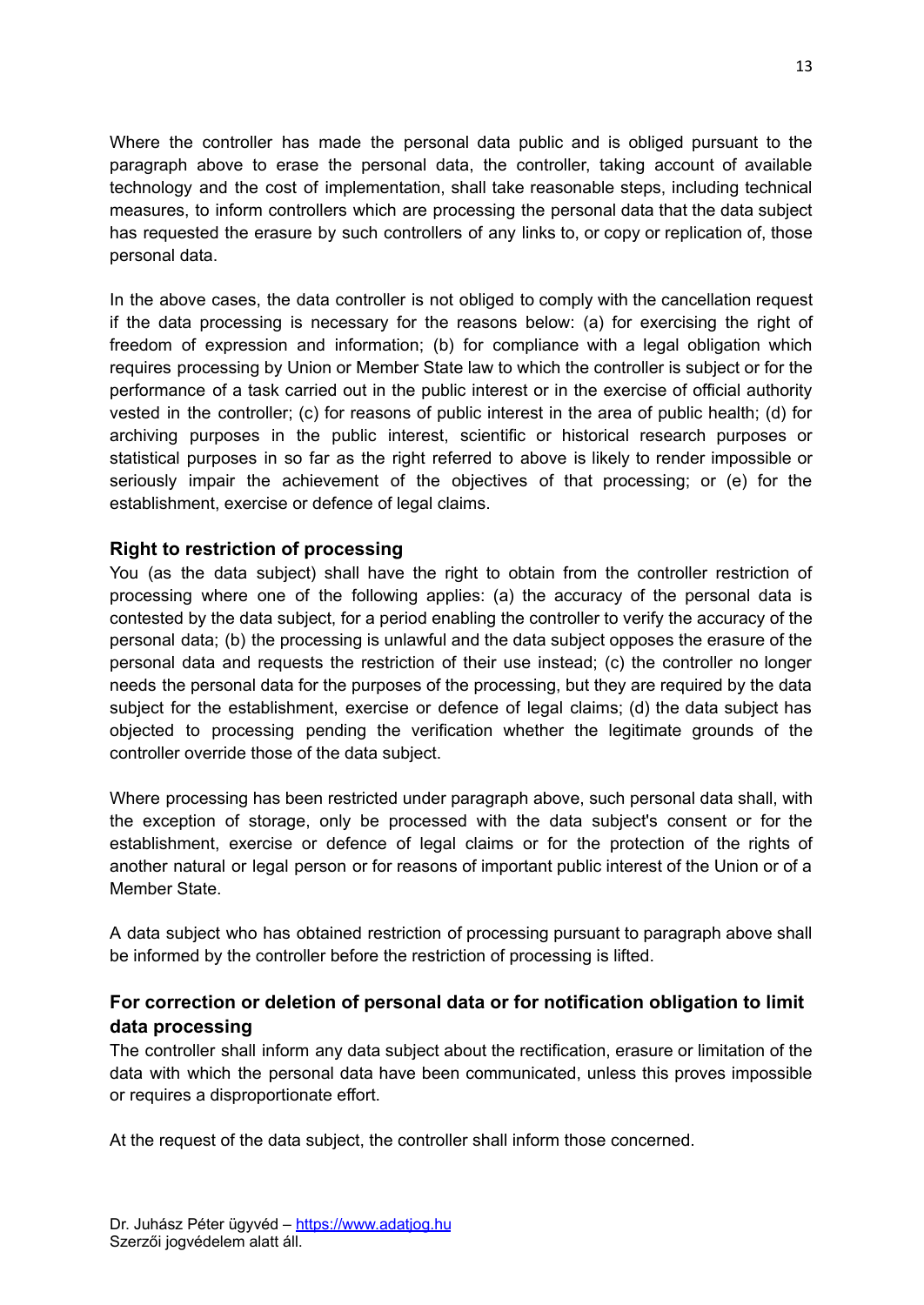# <span id="page-15-0"></span>**Right to data portability**

You have the right to receive the personal data concerning him or her, which he or she has provided to a controller, in a structured, commonly used and machine-readable format and have the right to transmit those data to another controller without hindrance from the controller to which the personal data have been provided, where: (a) the processing is based on consent (ex. Marketing newsletters); and (b) the processing is carried out by automated means.

In exercising his or her right to data portability, the data subject shall have the right to have the personal data transmitted directly from one controller to another, where technically feasible.

Exercising the right to portability of data should not prejudice the right to erasure. The right to portability of data must not adversely affect the rights and freedoms of others.

# <span id="page-15-1"></span>**Right to object**

You, as the data subject have the right to object, on grounds relating to his or her particular situation, at any time to processing of personal data concerning him or her which is based on public interest or the reasonable interest of the controller, including profiling based on those provisions. The controller shall no longer process the personal data unless the controller demonstrates compelling legitimate grounds for the processing which override the interests, rights and freedoms of the data subject or for the establishment, exercise or defence of legal claims.

Where personal data are processed for direct marketing purposes, the data subject shall have the right to object at any time to processing of personal data concerning him or her for such marketing, which includes profiling to the extent that it is related to such direct marketing. Where the data subject objects to processing for direct marketing purposes, the personal data shall no longer be processed for such purposes.

# <span id="page-15-2"></span>**Right to withdraw consent**

The data subject has the right to withdraw his / her consent to the data processing at any time, if the legal basis for the data processing is the consent of the data subject (eg sending a marketing newsletter). However, withdrawal of consent will not render the data processing prior to revocation unlawful.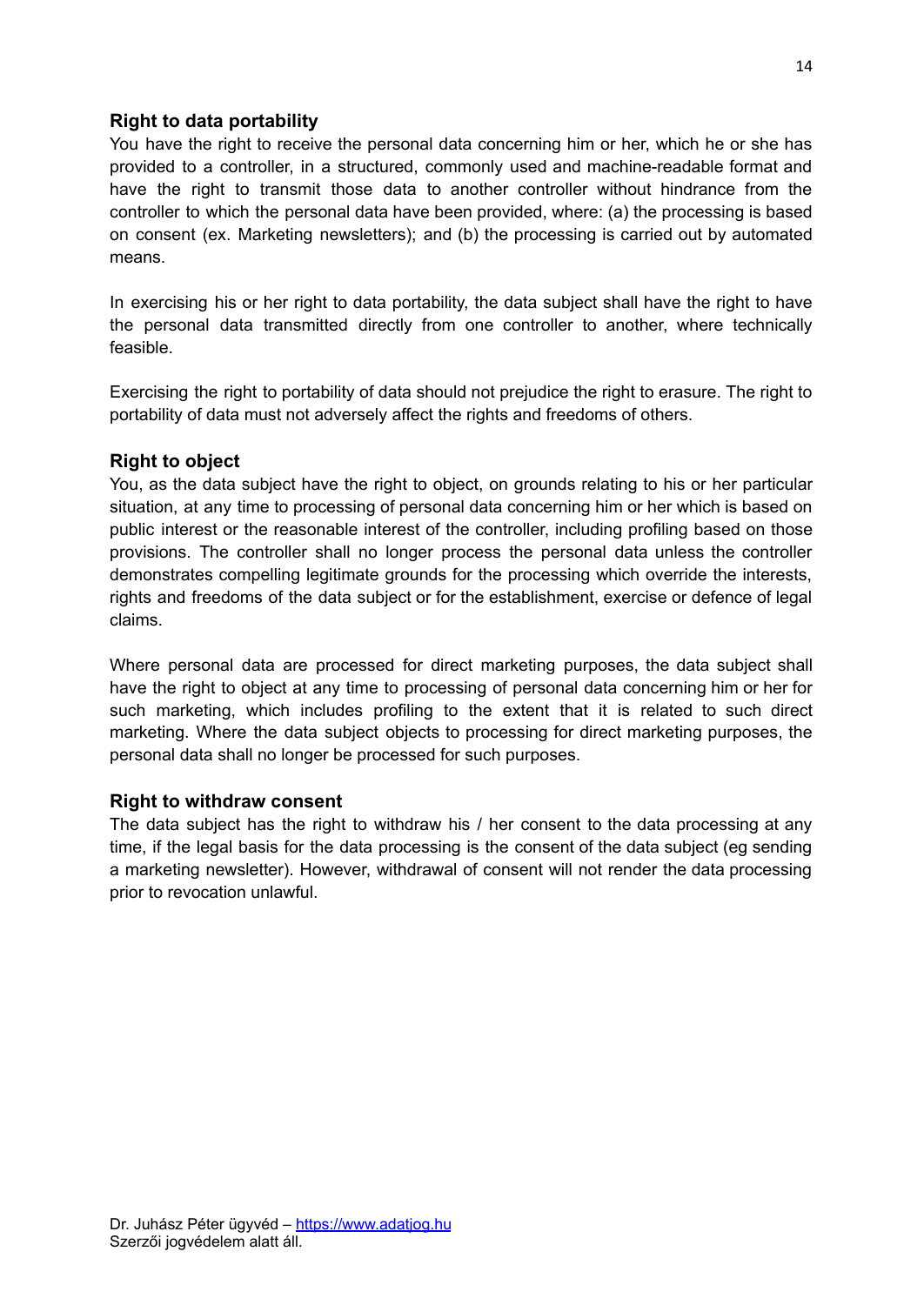# <span id="page-16-0"></span>**4. Data security**

# <span id="page-16-1"></span>**Storage of personal data and security of data processing**

The IT infrastructure, storage facilities and other data storage location of Anvert Ltd. Are located at its headquarters and other premises.

The IT tools and solutions used for data processing, especially security systems, are selected and used so that the processed personal data is accessible, credible and authenticated to authorized persons, and can be verified, protected against unauthorized access.

Your personal information is protected by appropriate measures, in particular against unauthorized access, alteration, data protection incident, data theft, data leakage, forwarding, disclosure, deletion or destruction, as well as unavailability due to accidental destruction of the technique used.

In order to protect the data files managed in its registers, Anvert Ltd. Ensures, by means of an appropriate technical solution, that the stored data - except in the case of a legal authorization - cannot be directly linked or interconnected, or assigned to the affected person.

In view of the state of the technological developement, we take technical, organizational and organizational measures to ensure the security and protection of our data processing that provide an adequate level of protection for your personal data.

The IT system and network of Anvert Ltd. against natural (eg fire and flood) or other (eg service outage, etc.) harmful effects. Anvert Ltd. provides data security with server and software-level security procedures and services.

Anvert Ltd. Protects your personal data in the course of data processing, so that you can access only those who have the right (confidentiality), the accuracy and completeness of your personal data and processing method (integrity), and ensure that when authorized users need it to access your personal data, you can actually access the data you want and have access to it (availability).

We inform stakeholders that personal data will be forwarded to Anvert Ltd. partly via the Internet. The security of data and electronic messages transmitted over the Internet, irrespective of the protocol used (e-mail, web, ftp, etc.), is vulnerable to network threats that are aimed at unfair practices, contract disputes, or disclosure or modification of information. In order to eliminate such threats, Anvert Ltd. Will take all the safety measures it expects.

# <span id="page-16-2"></span>**Personal data breach and the management thereof**

Under the European Data Protection Regulation (GDRP), a personal data breachis a security breach that results in accidental or unlawful destruction, loss, alteration, unauthorized disclosure, or unauthorized access to personal data transmitted, stored or otherwise handled. Therefore, any event or situation in which your personal data may become unauthorized may be considered a privacy breach.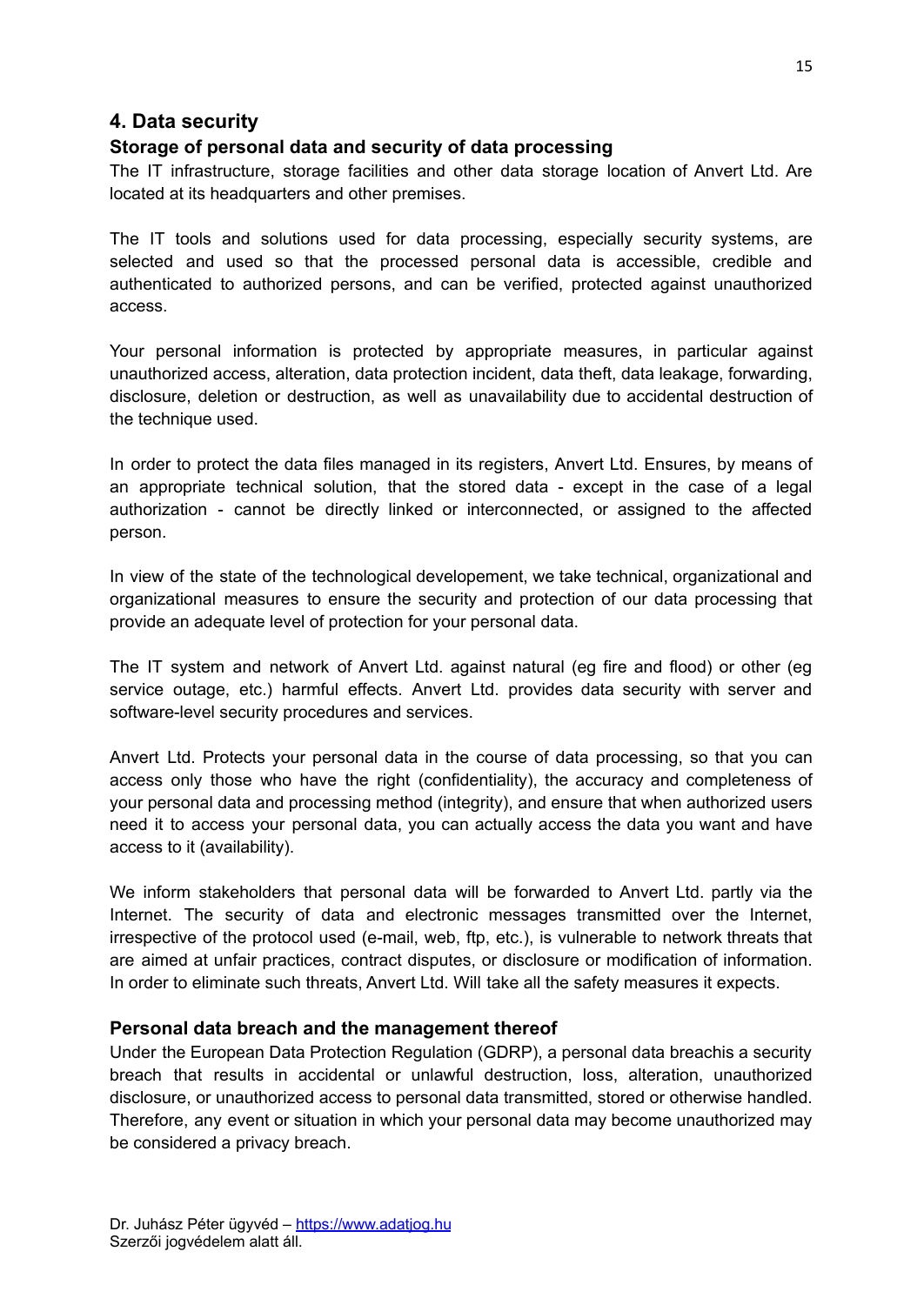In the event of a privacy breach, we will notify the incident to the competent supervisory authority immediately, but no later than 72 hours after the data protection breach has come to our attention. we will also inform you as a data subject if the privacy breach is likely to pose a risk to the rights and freedoms of natural persons.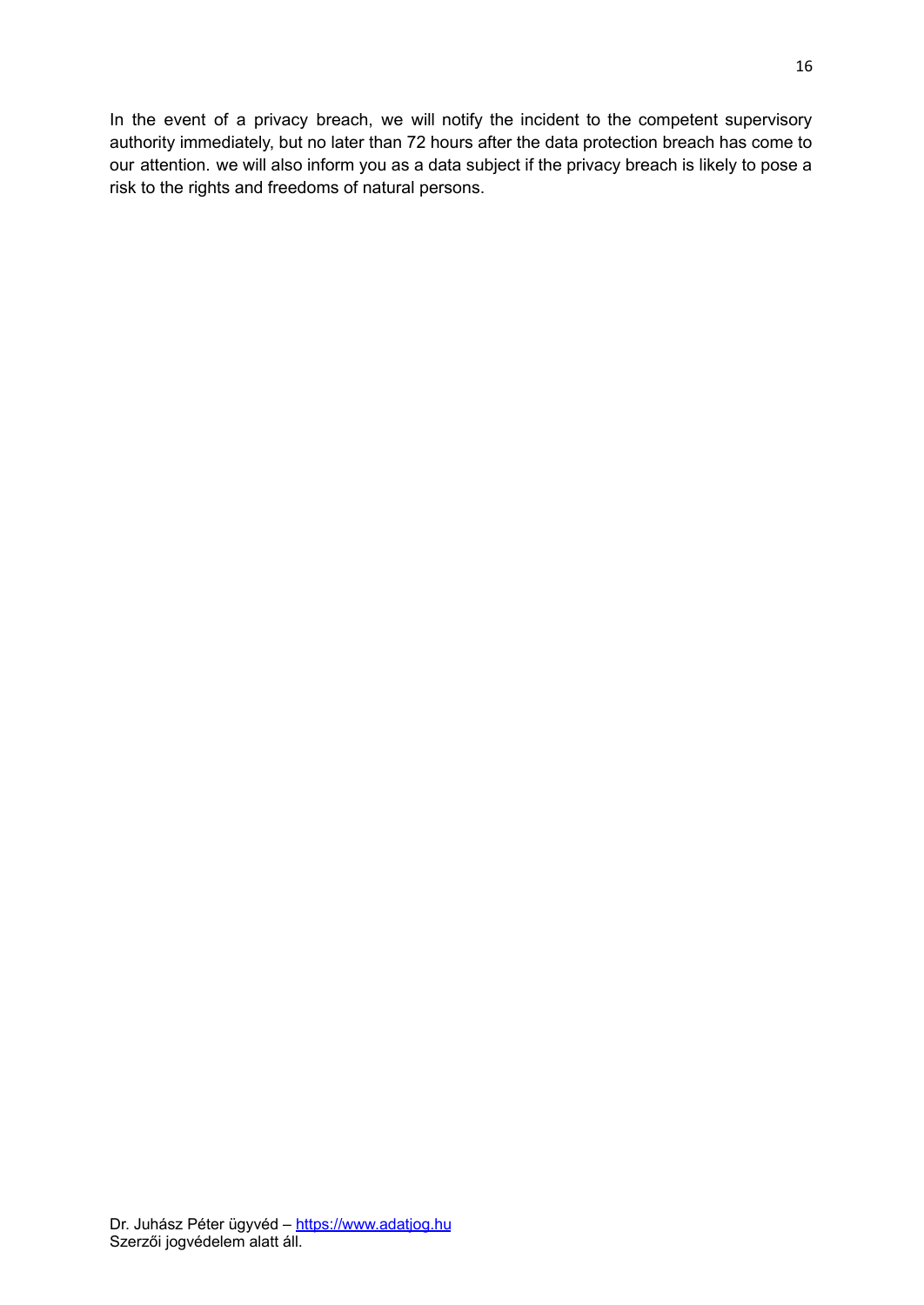# <span id="page-18-0"></span>**5. Legal remedy, right to complaint, judicial redress**

What can you do when you are of the opinion that your personal data are not processed lawfully?

# <span id="page-18-1"></span>**Right to complaint**

You, as the data subject, have the right to file a complaint with a supervisory authority, in particular your habitual residence, your workplace or the Member State where you are suspected of infringing, if the data subject considers that the personal data relating to him / her are in breach of law. In Hungary, the National Authority for Data Protection and Freedom of Information (NAIH) is the competent supervisory authority.

Exercising the right to complain does not preclude you, if you consider that your personal data is being processed in a way that is unlawful, to have recourse to other administrative or judicial remedies. Thus, even when exercising its right of complaint, it can also initiate administrative or judicial redress at the same time.

Complaints can be made to the National Authority for Data Protection and Freedom of Information, which contact details are as follows:

Name: National Authority for Data Protection and Freedom of Information Headquarters: 1125 Budapest, Szilágyi Erzsébet fasor 22 / C. Mailing address: 1530 Budapest, Pf .: 5. Phone: +36 70 277 2504 06 1 391 1400 Fax: 06 1 391 1410 Website: <http://www.naih.hu> E-mail: [ugyfelszolgalat@naih.hu](mailto:ugyfelszolgalat@naih.hu)

# <span id="page-18-2"></span>**Right to judicial remedy against the decision of the NAIH or other supervisory authority**

If you have contacted the supervisory authority (NAIH) regarding your data processing and the authority has made a decision on your case, then you, as the data subject, have the right to initiate legal remedy against this decision, ie to challenge the decision in court. You also have the right to a previous judicial remedy if the competent supervisory authority (NAIH) does not deal with the complaint or does not inform the person concerned of the procedural developments or the outcome of the complaint within three months.

The proceedings against the Supervisory Authority (NAIH) must be instituted before the court of the Member State where the supervisory authority is established.

# <span id="page-18-3"></span>**Right to a judicial remedy against the controller or the processor**

You, as the data subject, are entitled to a judicial remedy if you consider that your personal data has been violated by your personal data as a result of non-legal handling of your personal data. Exercising the right to judicial remedy does not exclude the possibility that you, if you consider that your personal data are being processed in an unlawful manner, should resort to other administrative or judicial remedies or exercise your right of complaint.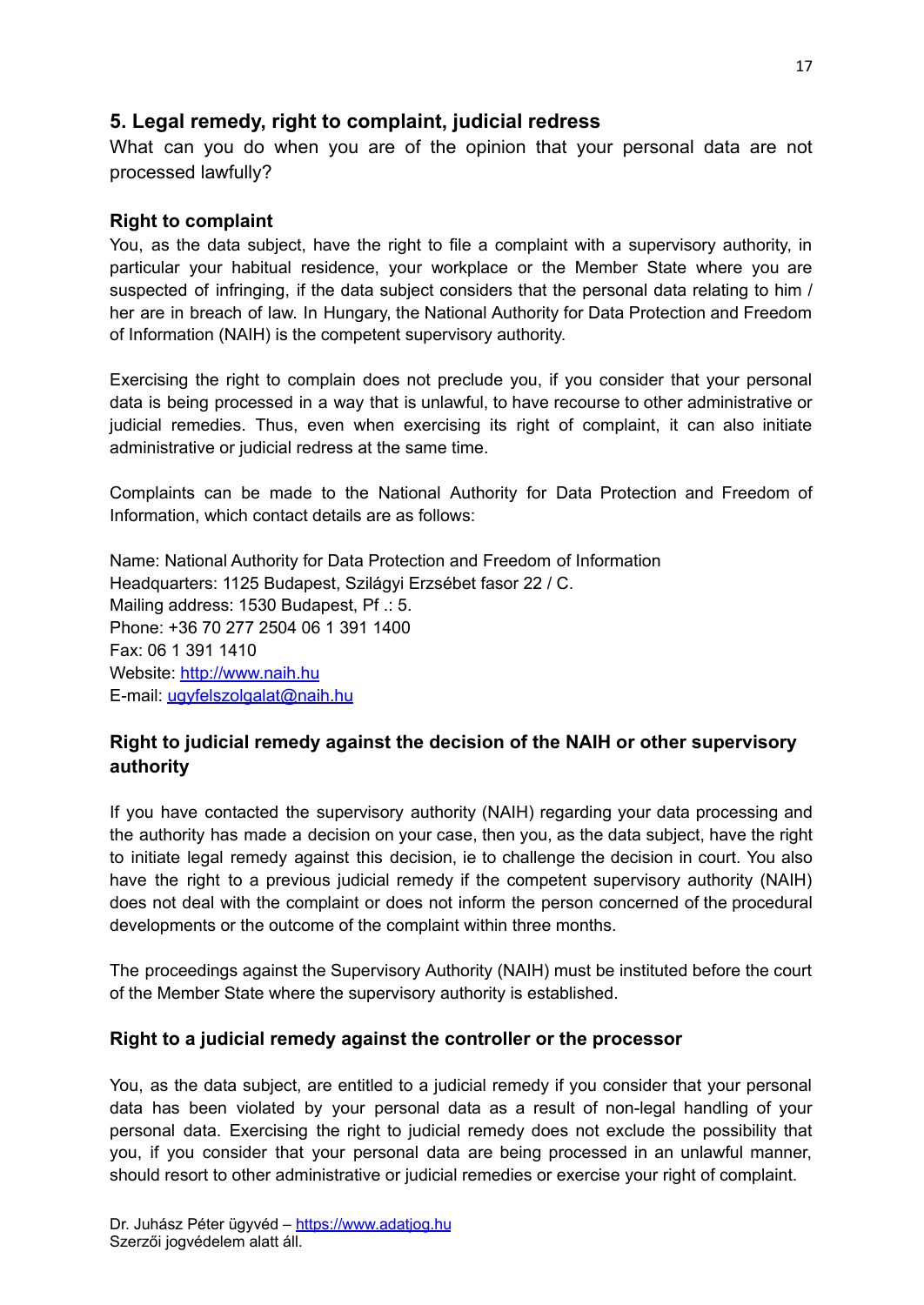The proceedings against the controller or the processor must be brought before the courts of the Member State where the data controller or the processor is established. In the case of Anvert Ltd., the court of the place of business is the Hungarian courts. While the seat of Anvert Ltd. in the case of special powers, the Szeged Tribunal Court.

The judicial remedy procedure may also be initiated before the court of the Member State in which the data subject is habitually resident, except where the controller or the processor is a public authority of a Member State acting in the exercise of public authority.

# <span id="page-19-0"></span>**Liability for damages and immaterial damages**

How is data controller or data processor liable if they cause damages to the data subject?

If the inadequate data processing has caused damages to you as the data subject, the data controller is responsible for the compensation. Damage can also be substantiated, if the data processing was offensive or breached, and you as the data subject also had a financial disadvantage. In the case of unlawful data processing, you may also claim immaterial damages.

You can claim your claim for compensation or damages primarily from the data controller. The data processor is only liable for damages, if it has breached the rules applicable to it or has not followed the lawful instructions of the data controller. That is, the data processor is not responsible for the errors committed by the data controller.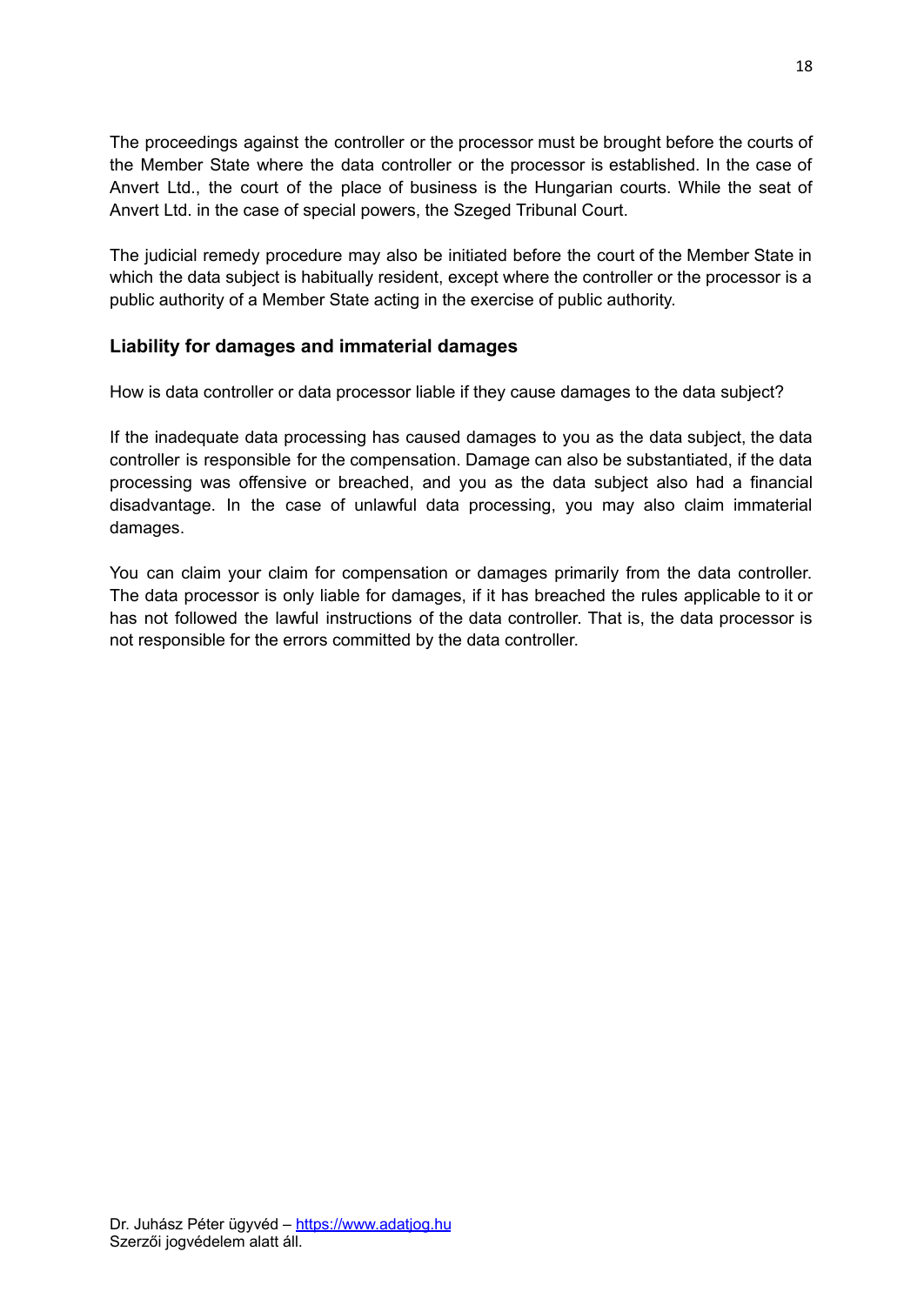# <span id="page-20-0"></span>**6. List of laws applied in connection with the data processing activities**

REGULATION (EU) 2016/679 OF THE EUROPEAN PARLIAMENT AND OF THE COUNCIL of 27 April 2016 on the protection of natural persons with regard to the processing of personal data and on the free movement of such data, and repealing Directive 95/46/EC (General Data Protection Regulation, **GDPR**)

Act CXII os 2011 on Information Self-Determination and Freedom of Information (**Info**);

Act C of 2000 on Accounting;

Act CLV os 1997 Act on Consumer Protection;

Act V of 2013 on the Civil Code